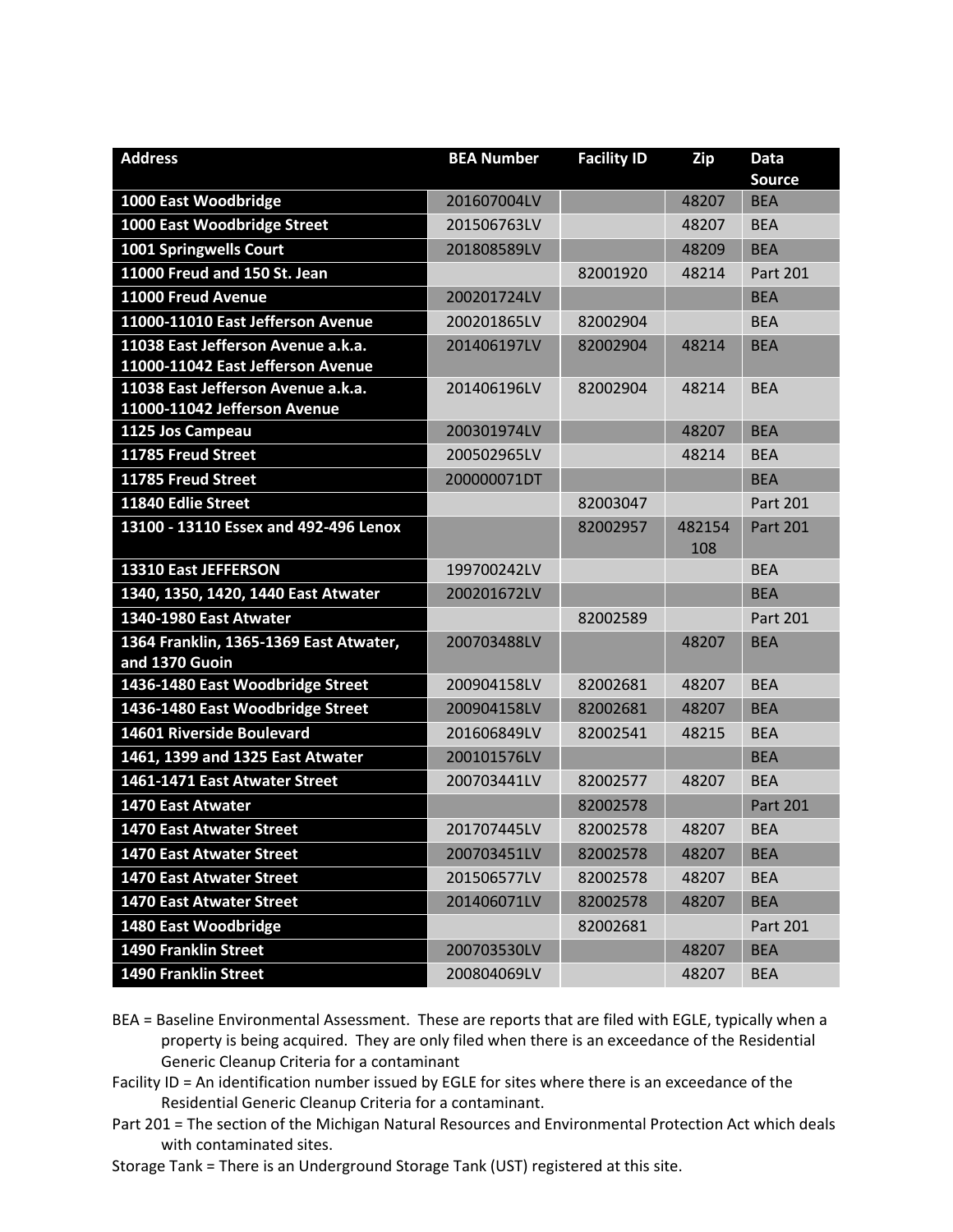| 1490, 1450 and 1460 Franklin Street                  | 201004415LV |          |       | <b>BEA</b>      |
|------------------------------------------------------|-------------|----------|-------|-----------------|
| 1500-1580 Woodbridge East Riverfront                 |             | 82002849 | 48207 | Part 201        |
| <b>Development (proposed)</b>                        |             |          |       |                 |
| 1520, 1538, 1560, 1570, and 1574                     |             | 82002857 | 48    | <b>Part 201</b> |
| Franklin, 1651 Guoin, and 1547 and 1561              |             |          |       |                 |
| <b>East Atwater St</b>                               |             |          |       |                 |
| 15430 an 15450 Dale Street                           | 200703623LV |          | 48223 | <b>BEA</b>      |
| 15430 and 15450 Dale Street                          | 200703722LV |          | 48223 | <b>BEA</b>      |
| 15450 Dale Street                                    | 200703704LV |          | 48223 | <b>BEA</b>      |
| 1547 and 1561 East Atwater Street, 1520,             | 201305671LV | 82002857 | 48207 | <b>BEA</b>      |
| 1538, 1560, 1570 and 1574 Franklin                   |             |          |       |                 |
| Street, 1651 Guoin                                   |             |          |       |                 |
| 1803, 1815, and 1831 Franklin                        | 201305618LV | 82002850 | 48207 | <b>BEA</b>      |
| <b>1815 Franklin Street</b>                          | 201406096LV |          | 48207 | <b>BEA</b>      |
| 1828 and 1836 Franklin Street and 240                | 201305620LV | 82002837 | 48207 | <b>BEA</b>      |
| <b>Orleans Street</b><br><b>1828 Franklin Street</b> | 201506619LV | 82002850 | 48207 | <b>BEA</b>      |
|                                                      |             |          |       |                 |
| <b>1938 Franklin Street</b>                          | 200703542LV | 82002567 | 48226 | <b>BEA</b>      |
| <b>1938 Franklin Street</b>                          |             | 82002567 |       | <b>Part 201</b> |
| <b>1940 EAST JEFFERSON AVENUE</b>                    | 199700439LV |          |       | <b>BEA</b>      |
| <b>1940 Eat Jefferson Avenue</b>                     | 201506426LV |          | 48207 | <b>BEA</b>      |
| <b>210 CHENE STREET</b>                              | 199700420LV | 82002619 |       | <b>BEA</b>      |
| 2122 East Atwater St                                 | 200502931LV |          |       | <b>BEA</b>      |
| 2122 East Atwater Street                             | 201707446LV |          | 48207 | <b>BEA</b>      |
| 2130 Franklin Street and 2108 Guoin                  | 201205161LV |          | 48207 | <b>BEA</b>      |
| <b>Street</b>                                        |             |          |       |                 |
| 2200 East Atwater Street                             | 201506552LV |          | 48207 | <b>BEA</b>      |
| 23301 Schoolcraft Road                               | 200803801LV |          | 48223 | <b>BEA</b>      |
| 237 Joseph Campeau Street                            | 201506745LV |          | 48207 | <b>BEA</b>      |
| 240 Chene Street                                     | 201506480LV |          | 48207 | <b>BEA</b>      |
| 240 Orleans, 1828 and 1836 Franklin                  |             | 82002837 |       | Part 201        |
| <b>250 EAST Harbortown Drive</b>                     | 201105000LV | 82000185 | 48207 | <b>BEA</b>      |
| 260 Walker Street                                    | 200101393LV |          | 48207 | <b>BEA</b>      |
| <b>2652 EAST Atwater Street</b>                      | 200201673LV |          |       | <b>BEA</b>      |
| 2660 and 2670 East Atwater Street                    | 201506616LV |          | 48207 | <b>BEA</b>      |
| 2660 East Jefferson Avenue                           |             | 82002844 | 48207 | Part 201        |
| 2660 East Jefferson Avenue                           | 201305563LV | 82002844 | 48207 | <b>BEA</b>      |

- BEA = Baseline Environmental Assessment. These are reports that are filed with EGLE, typically when a property is being acquired. They are only filed when there is an exceedance of the Residential Generic Cleanup Criteria for a contaminant
- Facility ID = An identification number issued by EGLE for sites where there is an exceedance of the Residential Generic Cleanup Criteria for a contaminant.
- Part 201 = The section of the Michigan Natural Resources and Environmental Protection Act which deals with contaminated sites.
- Storage Tank = There is an Underground Storage Tank (UST) registered at this site.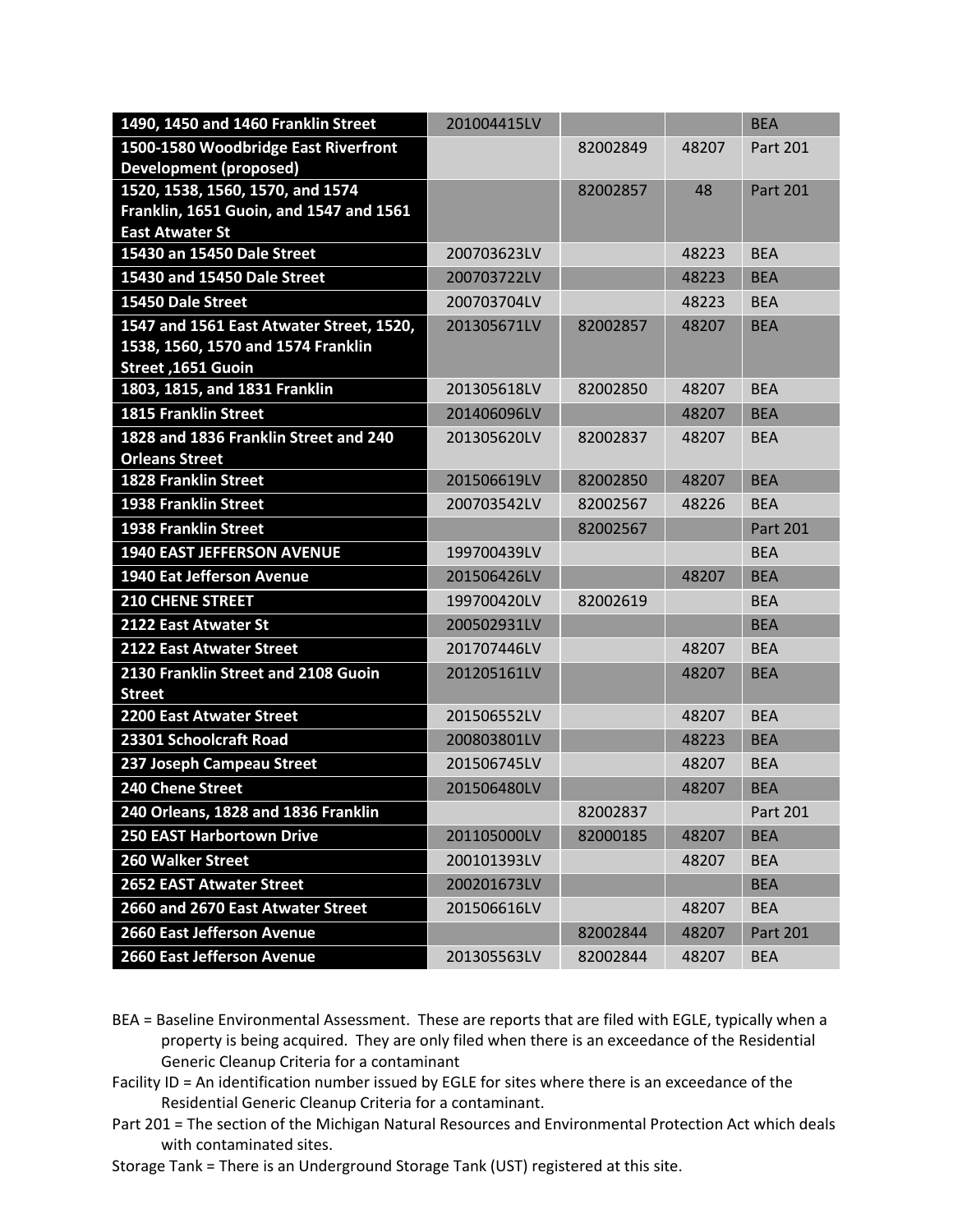| 2674, 2700, 2724, and 2748 Franklin                                        | 200904093LV |          | 48207 | <b>BEA</b>      |
|----------------------------------------------------------------------------|-------------|----------|-------|-----------------|
| Street and 2717 and 2727 Wight Street                                      |             |          |       |                 |
| 2714 WEST Jefferson 1111 Bellevue St.                                      |             | 82001713 | 48207 | Part 201        |
| 2714 WEST Jefferson Avenue                                                 | 200201656LV | 82001713 |       | <b>BEA</b>      |
| 2730 East Jefferson Ave a Texas limited                                    | 200603192LV |          | 48207 | <b>BEA</b>      |
| partnership                                                                |             |          |       |                 |
| 2748 Franklin Avenue                                                       | 200302012LV |          | 48226 | <b>BEA</b>      |
| 2748 Franklin Street                                                       | 200502765LV |          | 48207 | <b>BEA</b>      |
| <b>3 LYCASTE</b>                                                           | 200000081DT |          |       | <b>BEA</b>      |
| <b>3100 East Jefferson Avenue</b>                                          | 201607065LV |          | 48207 | <b>BEA</b>      |
| 3103 Wight Street and 3122, 3180, and<br>3196 Franklin Street              | 201004626LV | 82002734 | 48207 | <b>BEA</b>      |
| 3103 Wight Street and 3122 Franklin                                        | 201004564LV | 82002734 | 48207 | <b>BEA</b>      |
| <b>Street</b>                                                              |             |          |       |                 |
| 3105, 3113, 3121 Franklin Street corner                                    | 200803873LV |          | 48226 | <b>BEA</b>      |
| off McDougall                                                              |             |          |       |                 |
| 3121-3137 and 3155-3171 Franklin Street<br>and 3150 East Woodbridge Street | 201506514LV |          | 48207 | <b>BEA</b>      |
| 3121-3137 and 3155-3171 Franklin Street                                    | 201506514LV |          | 48207 | <b>BEA</b>      |
| and 3150 East Woodbridge Street                                            |             |          |       |                 |
| 3146 and 3160 Franklin Street                                              | 201104839LV |          | 48207 | <b>BEA</b>      |
| 3146 and 3160 Franklin Street                                              | 201104838LV |          | 48207 | <b>BEA</b>      |
| 3146 and 3160 Franklin Street                                              | 201104840LV |          | 48207 | <b>BEA</b>      |
| <b>317 Clairpointe</b>                                                     | 200101306LV |          | 48215 | <b>BEA</b>      |
| 317 Clairpointe                                                            | 201607033LV |          | 48215 | <b>BEA</b>      |
| <b>3250 FRANKLIN STREET</b>                                                | 199700394LV | 82002620 |       | <b>BEA</b>      |
| 3250 Franklin                                                              | 199900873LV | 82002620 |       | <b>BEA</b>      |
| <b>3250 Franklin Street</b>                                                |             | 82002620 |       | <b>Part 201</b> |
| 3250 Franklin Street 260 walker street                                     | 200803871LV | 82002620 |       | <b>BEA</b>      |
| 3414 and 3766 Wight Street and 203 Mt.<br><b>Elliott Street</b>            | 201506551LV |          | 48207 | <b>BEA</b>      |
| 355 Philip Street                                                          | 201506506LV |          | 48215 | <b>BEA</b>      |
| 3801 West Jefferson Avenue                                                 | 201506594LV |          | 48205 | <b>BEA</b>      |
| 4461 West Jefferson and 4300 West                                          | 200502912LV | 82001733 | 482   | <b>BEA</b>      |
| <b>Jefferson</b>                                                           |             |          |       |                 |
| 524 Montclair                                                              | 200101512LV |          |       | <b>BEA</b>      |
| 543 Engel Avenue and 11231 and 11235<br><b>Freud Street</b>                | 201506417LV |          | 48214 | <b>BEA</b>      |
| 5431 West Jefferson Avenue                                                 | 200703616LV | 82002575 | 48209 | <b>BEA</b>      |

- BEA = Baseline Environmental Assessment. These are reports that are filed with EGLE, typically when a property is being acquired. They are only filed when there is an exceedance of the Residential Generic Cleanup Criteria for a contaminant
- Facility ID = An identification number issued by EGLE for sites where there is an exceedance of the Residential Generic Cleanup Criteria for a contaminant.
- Part 201 = The section of the Michigan Natural Resources and Environmental Protection Act which deals with contaminated sites.
- Storage Tank = There is an Underground Storage Tank (UST) registered at this site.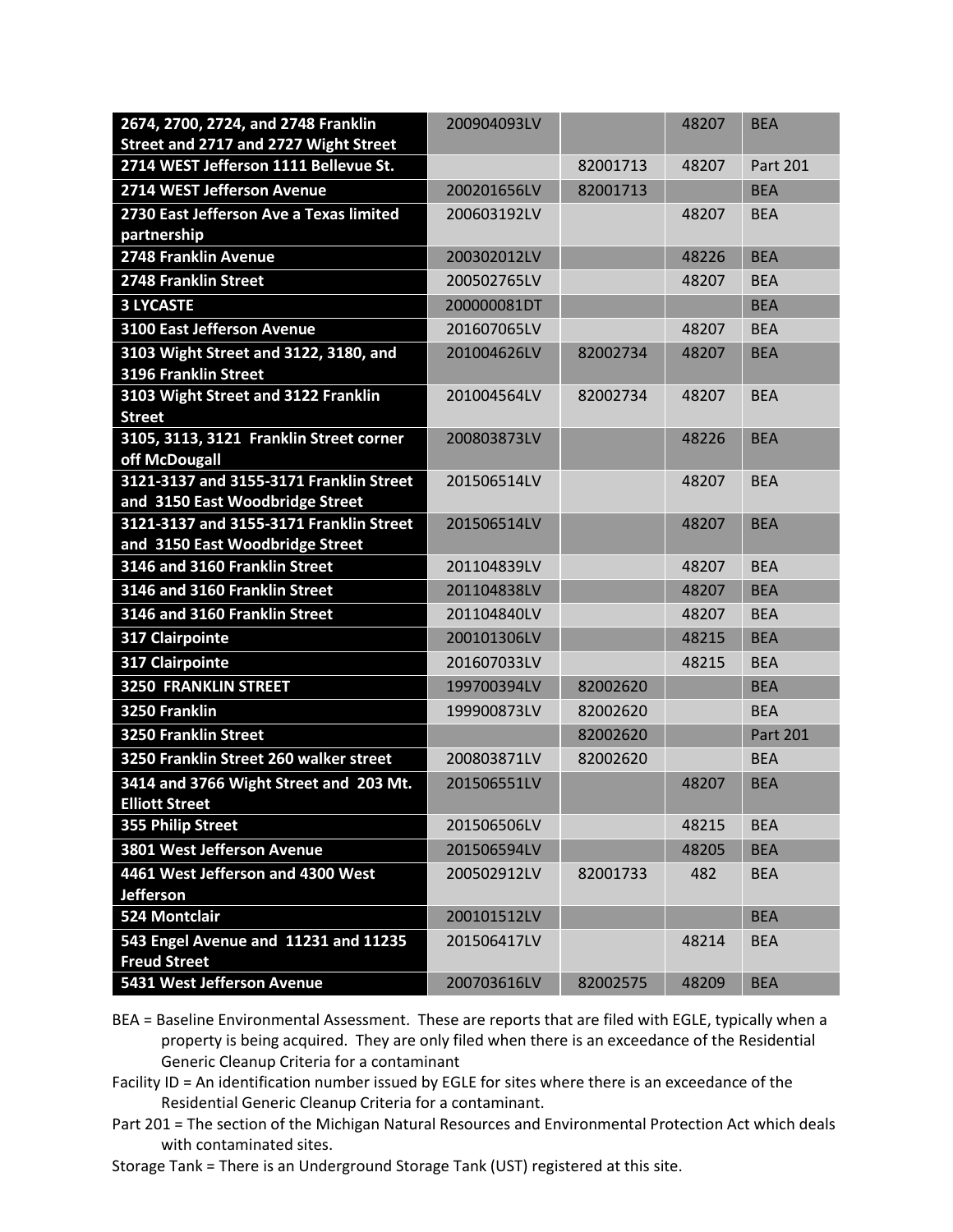| 5431 West Jefferson                                     |             | 82002575 |        | Part 201        |
|---------------------------------------------------------|-------------|----------|--------|-----------------|
| 5851 West Jefferson                                     | 201506780LV | 82000136 | 48209  | <b>BEA</b>      |
| 5851 West Jefferson Avenue                              | 201506781LV | 82000136 | 48209  | <b>BEA</b>      |
| 5851 West Jefferson Avenue                              | 201506782LV | 82000136 | 48209  | <b>BEA</b>      |
| 5851 West Jefferson Avenue                              | 201506783LV | 82000136 | 48209  | <b>BEA</b>      |
| 5851 West Jefferson Avenue                              | 201506784LV | 82000136 | 48209  | <b>BEA</b>      |
| 5851 West Jefferson Avenue                              | 201506785LV | 82000136 | 48209  | <b>BEA</b>      |
| 5851 West Jefferson Avenue                              | 201506786LV | 82000136 | 48209  | <b>BEA</b>      |
| 5851 West Jefferson Avenue                              | 201506787LV | 82000136 | 48209  | <b>BEA</b>      |
| 5851 West Jefferson Avenue                              | 201506788LV | 82000136 | 48209  | <b>BEA</b>      |
| 5851 West Jefferson Avenue                              | 201506789LV | 82000136 | 48209  | <b>BEA</b>      |
| 609 St. Jean                                            | 199600127LV |          |        | <b>BEA</b>      |
| 611 Hillger                                             | 200402245LV |          | 48214  | <b>BEA</b>      |
| 6325 WEST Jefferson                                     |             | 82001941 | 48209  | <b>Part 201</b> |
| <b>6330 East Jefferson</b>                              |             | 82001901 | 48207  | Part 201        |
| <b>6330 East Jefferson Avenue</b>                       | 201607136LV | 82001901 | 48207  | <b>BEA</b>      |
| 6478 and 6480 East Jefferson                            |             | 82002851 | 48207  | <b>Part 201</b> |
| <b>6600 East Jefferson</b>                              |             | 82000213 | 48207  | <b>Part 201</b> |
| 663 Lycaste                                             |             | 82002817 |        | Part 201        |
| <b>696 Hart Street</b>                                  |             | 82001510 | 48214  | <b>Part 201</b> |
| 7770-7732 East Jefferson Ave                            |             | 82003239 | 48214  | Part 201        |
| 7819 Jefferson                                          | 200302091LV | 82001593 |        | <b>BEA</b>      |
| 7819 WEST Jefferson                                     |             | 82001593 | 48209  | Part 201        |
| 7850 East Jefferson Avenue                              | 200803776LV |          |        | <b>BEA</b>      |
| 857 Kitchener                                           |             | 82003110 |        | Part 201        |
| 8900 EAST Jefferson                                     |             | 82003020 |        | <b>Part 201</b> |
| Atwater, Franklin, Woodbridge Streets                   |             | 82002878 |        | Part 201        |
| Riopelle - 25 Multiple Parcels                          |             |          |        |                 |
| <b>Detroit/Wayne County Port Authority</b>              |             | 82001773 | 48214  | <b>Part 201</b> |
| 8109 East Jefferson Avenue<br><b>Freud and St. Jean</b> |             | 82001507 | 48214  | Part 201        |
| <b>Freud at Clairpointe</b>                             |             | 82001933 |        | Part 201        |
| Jefferson and 12th Street                               |             | 82002601 | 48233  | Part 201        |
| <b>Jefferson Ave and Conners Ave</b>                    |             | 82000115 | 48214  | <b>Part 201</b> |
| <b>Lodge Freeway and Wyoming Overpass</b>               |             | 82002956 | 48238- | Part 201        |
|                                                         |             |          | 3060   |                 |
| <b>Lycaste and St. Jean Streets</b>                     |             | 82001750 |        | Part 201        |

- BEA = Baseline Environmental Assessment. These are reports that are filed with EGLE, typically when a property is being acquired. They are only filed when there is an exceedance of the Residential Generic Cleanup Criteria for a contaminant
- Facility ID = An identification number issued by EGLE for sites where there is an exceedance of the Residential Generic Cleanup Criteria for a contaminant.
- Part 201 = The section of the Michigan Natural Resources and Environmental Protection Act which deals with contaminated sites.
- Storage Tank = There is an Underground Storage Tank (UST) registered at this site.